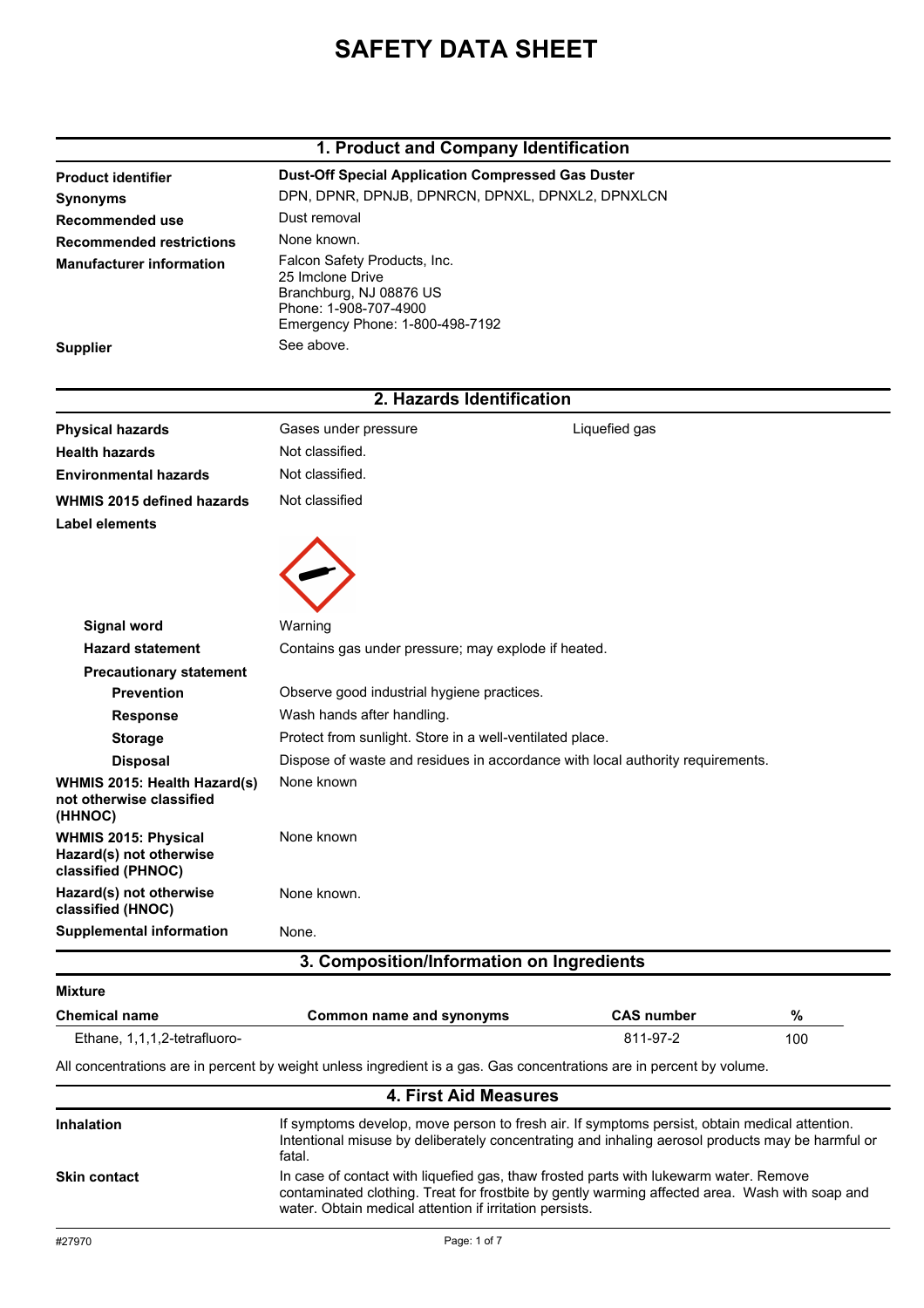| Eye contact                                                                  | Flush with cool water. Remove contact lenses, if applicable, and continue flushing. Obtain<br>medical attention if irritation persists.                                                                                                                                                                                                                                                                                                                                                                                                                                                                                                                                         |  |
|------------------------------------------------------------------------------|---------------------------------------------------------------------------------------------------------------------------------------------------------------------------------------------------------------------------------------------------------------------------------------------------------------------------------------------------------------------------------------------------------------------------------------------------------------------------------------------------------------------------------------------------------------------------------------------------------------------------------------------------------------------------------|--|
| Ingestion                                                                    | Not likely, due to the form of the product.                                                                                                                                                                                                                                                                                                                                                                                                                                                                                                                                                                                                                                     |  |
| <b>Most important</b><br>symptoms/effects, acute and<br>delayed              | Contact with liquefied gas might cause frostbites, in some cases with tissue damage.                                                                                                                                                                                                                                                                                                                                                                                                                                                                                                                                                                                            |  |
| Indication of immediate<br>medical attention and special<br>treatment needed | Treat symptomatically. Treat frost-bitten areas as needed.                                                                                                                                                                                                                                                                                                                                                                                                                                                                                                                                                                                                                      |  |
| <b>General information</b>                                                   | If you feel unwell, seek medical advice (show the label where possible). Ensure that medical<br>personnel are aware of the material(s) involved, and take precautions to protect themselves. Show<br>this safety data sheet to the doctor in attendance. Avoid contact with eyes and skin. Keep out of<br>reach of children.                                                                                                                                                                                                                                                                                                                                                    |  |
|                                                                              | 5. Fire Fighting Measures                                                                                                                                                                                                                                                                                                                                                                                                                                                                                                                                                                                                                                                       |  |
| Suitable extinguishing media                                                 | Water fog. Foam. Dry chemical powder. Carbon dioxide.                                                                                                                                                                                                                                                                                                                                                                                                                                                                                                                                                                                                                           |  |
| Unsuitable extinguishing<br>media                                            | None known.                                                                                                                                                                                                                                                                                                                                                                                                                                                                                                                                                                                                                                                                     |  |
| Specific hazards arising from<br>the chemical                                | During fire, gases hazardous to health may be formed.                                                                                                                                                                                                                                                                                                                                                                                                                                                                                                                                                                                                                           |  |
| Special protective equipment<br>and precautions for firefighters             | Firefighters should wear full protective clothing including self- contained breathing apparatus.                                                                                                                                                                                                                                                                                                                                                                                                                                                                                                                                                                                |  |
| <b>Fire-fighting</b><br>equipment/instructions                               | Move containers from fire area if you can do so without risk. Cool containers with flooding<br>quantities of water until well after fire is out.                                                                                                                                                                                                                                                                                                                                                                                                                                                                                                                                |  |
| <b>General fire hazards</b>                                                  | Contents under pressure. Pressurized container may explode when exposed to heat or flame.                                                                                                                                                                                                                                                                                                                                                                                                                                                                                                                                                                                       |  |
| <b>Hazardous combustion</b><br>products                                      | May include and are not limited to: Hydrogen fluoride. Oxides of carbon.                                                                                                                                                                                                                                                                                                                                                                                                                                                                                                                                                                                                        |  |
|                                                                              | <b>6. Accidental Release Measures</b>                                                                                                                                                                                                                                                                                                                                                                                                                                                                                                                                                                                                                                           |  |
| Personal precautions,<br>protective equipment and<br>emergency procedures    | Keep unnecessary personnel away. Keep people away from and upwind of spill/leak. Keep out of<br>low areas. Many gases are heavier than air and will spread along ground and collect in low or<br>confined areas (sewers, basements, tanks). Wear appropriate protective equipment and clothing<br>during clean-up. Emergency personnel need self-contained breathing equipment. Do not touch<br>damaged containers or spilled material unless wearing appropriate protective clothing. Ventilate<br>closed spaces before entering them. Local authorities should be advised if significant spillages<br>cannot be contained. For personal protection, see section 8 of the SDS. |  |
| <b>Methods and materials for</b><br>containment and cleaning up              | Isolate area until gas has dispersed. Stop the flow of material, if this is without risk. For waste<br>disposal, see section 13 of the SDS.                                                                                                                                                                                                                                                                                                                                                                                                                                                                                                                                     |  |
| <b>Environmental precautions</b>                                             | Avoid discharge into drains, water courses or onto the ground. Do not discharge into lakes,<br>streams, ponds or public waters.                                                                                                                                                                                                                                                                                                                                                                                                                                                                                                                                                 |  |
|                                                                              | 7. Handling and Storage                                                                                                                                                                                                                                                                                                                                                                                                                                                                                                                                                                                                                                                         |  |
| <b>Precautions for safe handling</b>                                         | Use good industrial hygiene practices in handling this material.<br>Keep upright.<br>Keep away from heat/sparks/open flames/hot surfaces. - No smoking.<br>Avoid contact with skin and eyes.<br>Avoid breathing vapors or mists.<br>Provide adequate ventilation.<br>Do not puncture or incinerate container.<br>Wash thoroughly after handling.<br>When using do not eat or drink.                                                                                                                                                                                                                                                                                             |  |
| Conditions for safe storage,<br>including any incompatibilities              | Store in a cool, dry place out of direct sunlight.<br>Do not store at temperatures above 49 °C (120.2°F).<br>Store in a well-ventilated place.<br>Cylinders should be stored upright, with valve protection cap in place, and firmly secured to<br>prevent falling or being knocked over.<br>Stored containers should be periodically checked for general condition and leakage.<br>Keep out of reach of children.<br>8. Exposure Controls/Personal Protection                                                                                                                                                                                                                  |  |
|                                                                              |                                                                                                                                                                                                                                                                                                                                                                                                                                                                                                                                                                                                                                                                                 |  |

#### **Occupational exposure limits**

#### **US. AIHA Workplace Environmental Exposure Level (WEEL) Guides**

| <b>Components</b>                              | Type         | Value      |
|------------------------------------------------|--------------|------------|
| Ethane, 1,1,1,2-tetrafluoro-<br>(CAS 811-97-2) | TWA          | 4240 mg/m3 |
|                                                |              | 1000 ppm   |
| #27970                                         | Page: 2 of 7 |            |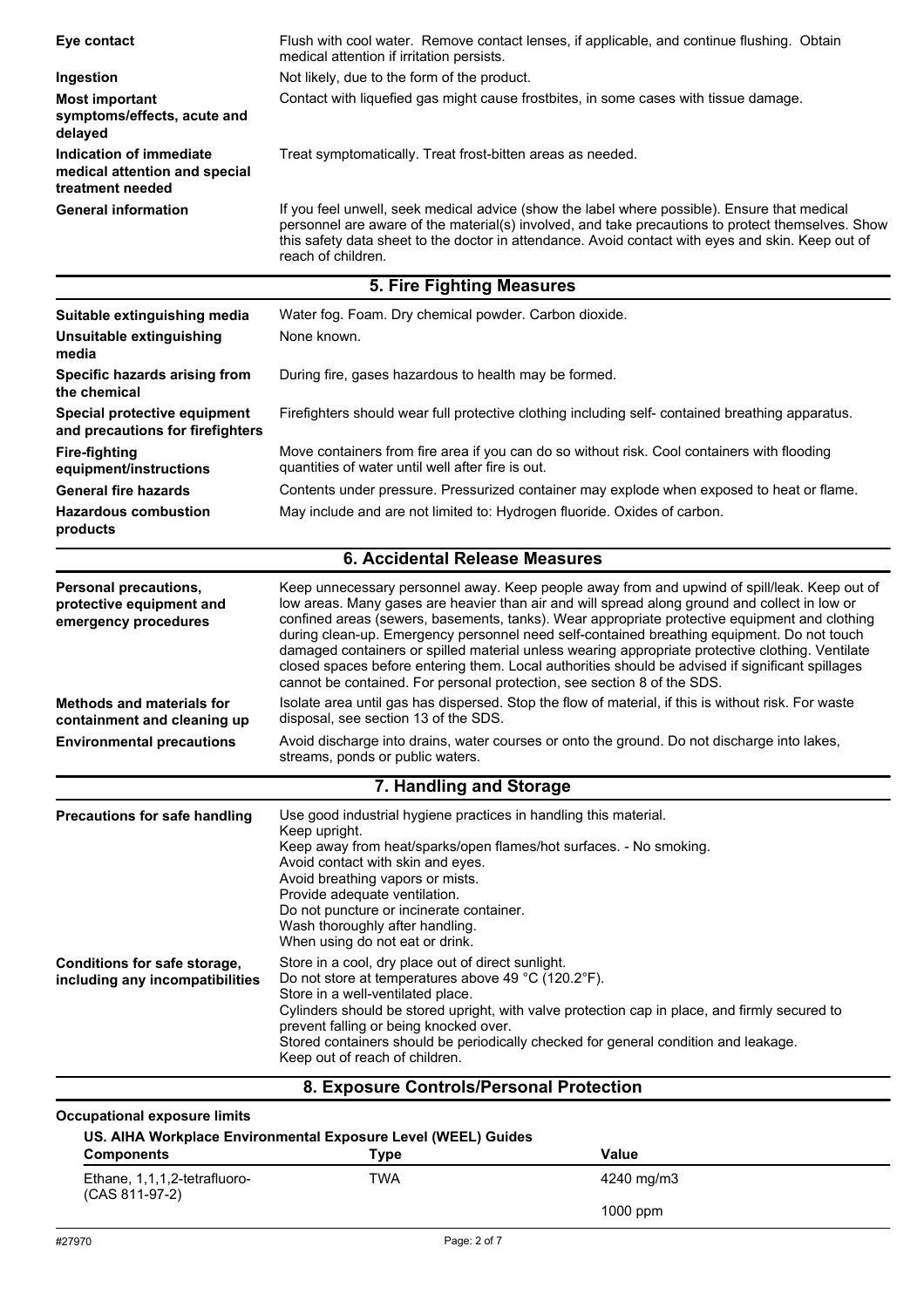| <b>Biological limit values</b>           | No biological exposure limits noted for the ingredient(s).                                                                                                                                                                                                                                                                                                                                             |  |  |
|------------------------------------------|--------------------------------------------------------------------------------------------------------------------------------------------------------------------------------------------------------------------------------------------------------------------------------------------------------------------------------------------------------------------------------------------------------|--|--|
| <b>Exposure guidelines</b>               | See above                                                                                                                                                                                                                                                                                                                                                                                              |  |  |
| Appropriate engineering<br>controls      | Good general ventilation (typically 10 air changes per hour) should be used. Ventilation rates<br>should be matched to conditions. If applicable, use process enclosures, local exhaust ventilation,<br>or other engineering controls to maintain airborne levels below recommended exposure limits. If<br>exposure limits have not been established, maintain airborne levels to an acceptable level. |  |  |
|                                          | Individual protection measures, such as personal protective equipment                                                                                                                                                                                                                                                                                                                                  |  |  |
| <b>Eye/face protection</b>               | Wear safety glasses with side shields.                                                                                                                                                                                                                                                                                                                                                                 |  |  |
| <b>Skin protection</b>                   |                                                                                                                                                                                                                                                                                                                                                                                                        |  |  |
| <b>Hand protection</b>                   | Wear protective gloves. Confirm with a reputable supplier first.                                                                                                                                                                                                                                                                                                                                       |  |  |
| <b>Other</b>                             | Wear suitable protective clothing. As required by employer code.                                                                                                                                                                                                                                                                                                                                       |  |  |
| <b>Respiratory protection</b>            | Not normally required if adequate ventilation is maintained. Where exposure guideline levels may<br>be exceeded, use an approved NIOSH respirator.                                                                                                                                                                                                                                                     |  |  |
| <b>Thermal hazards</b>                   | Not applicable.                                                                                                                                                                                                                                                                                                                                                                                        |  |  |
| <b>General hygiene</b><br>considerations | Use good industrial hygiene practices in handling this material. When using do not eat or drink.                                                                                                                                                                                                                                                                                                       |  |  |

| Appearance                                        | Aerosol.                                                                                 |
|---------------------------------------------------|------------------------------------------------------------------------------------------|
| <b>Physical state</b>                             | Gas.                                                                                     |
| <b>Form</b>                                       | Liquefied gas.                                                                           |
| Color                                             | Clear                                                                                    |
| Odor                                              | <b>Slight Ethereal</b>                                                                   |
| <b>Odor threshold</b>                             | Not available.                                                                           |
| рH                                                | Not available.                                                                           |
| <b>Melting point/freezing point</b>               | Not available.                                                                           |
| Initial boiling point and boiling<br>range        | $-15$ °F (-26.11 °C)                                                                     |
| Pour point                                        | Not available.                                                                           |
| <b>Specific gravity</b>                           | 1.24                                                                                     |
| <b>Partition coefficient</b><br>(n-octanol/water) | Not available.                                                                           |
| <b>Flash point</b>                                | Not Flammable as per ASTM E681                                                           |
| <b>Evaporation rate</b>                           | $> 1$ (Ethyl Ether = 1.0)                                                                |
| Flammability (solid, gas)                         | Not available.                                                                           |
| Upper/lower flammability or explosive limits      |                                                                                          |
| <b>Flammability limit - lower</b><br>(%)          | Not available.                                                                           |
| <b>Flammability limit - upper</b><br>(%)          | Not available.                                                                           |
| Explosive limit - lower (%)                       | Not available.                                                                           |
| Explosive limit - upper (%)                       | Not available.                                                                           |
| Vapor pressure                                    | 70 PSIG @ 70 degrees F                                                                   |
| Vapor density                                     | 3.5                                                                                      |
| <b>Relative density</b>                           | Not available.                                                                           |
| Solubility(ies)                                   | Not available.                                                                           |
| <b>Auto-ignition temperature</b>                  | Not available.                                                                           |
| <b>Decomposition temperature</b>                  | Not available.                                                                           |
| <b>Viscosity</b>                                  | Not available.                                                                           |
| <b>Other information</b>                          |                                                                                          |
| <b>Explosive properties</b>                       | Not explosive.                                                                           |
| <b>Oxidizing properties</b>                       | Not oxidizing.                                                                           |
|                                                   | 10. Stability and Reactivity                                                             |
| <b>Reactivity</b>                                 | This product may react with strong oxidizing agents. Alkali metals. Alkali earth metals. |
| <b>Possibility of hazardous</b><br>reactions      | Hazardous polymerization does not occur.                                                 |

## **9. Physical and Chemical Properties**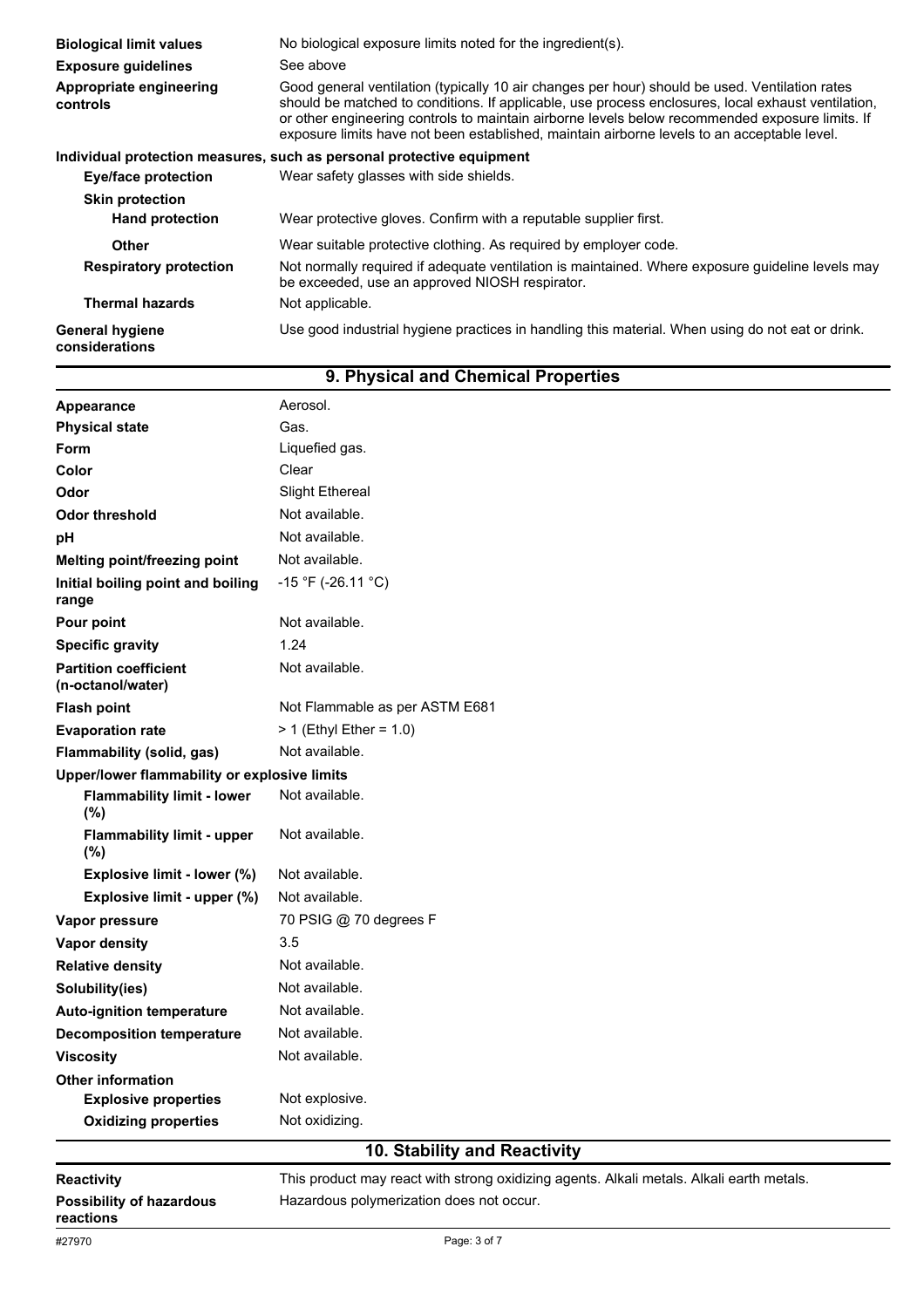| May include and are not limited to: Oxides of carbon. Hydrogen fluoride. Carbonylfluoride.<br><b>Hazardous decomposition</b><br>fluorocarbons<br>products |                                                              |  |
|-----------------------------------------------------------------------------------------------------------------------------------------------------------|--------------------------------------------------------------|--|
| Incompatible materials                                                                                                                                    | Strong oxidizing agents. Alkali metals. Alkali earth metals. |  |
| <b>Conditions to avoid</b>                                                                                                                                | Heat. Contact with incompatible materials.                   |  |
| <b>Chemical stability</b>                                                                                                                                 | Stable under recommended storage conditions.                 |  |

**Routes of exposure** Eye, Skin contact, Inhalation, Ingestion.

| Information on likely routes of exposure                                           |                                                                                        |                                                                                               |  |
|------------------------------------------------------------------------------------|----------------------------------------------------------------------------------------|-----------------------------------------------------------------------------------------------|--|
| Ingestion                                                                          | Expected to be a low ingestion hazard. May cause stomach distress, nausea or vomiting. |                                                                                               |  |
| <b>Inhalation</b>                                                                  | No adverse effects due to inhalation are expected.                                     |                                                                                               |  |
| <b>Skin contact</b>                                                                | Contact with liquefied gas might cause frostbites, in some cases with tissue damage.   |                                                                                               |  |
| Eye contact                                                                        | Direct contact with eyes may cause temporary irritation.                               |                                                                                               |  |
| Symptoms related to the<br>physical, chemical and<br>toxicological characteristics | frostbite                                                                              |                                                                                               |  |
| Information on toxicological effects                                               |                                                                                        |                                                                                               |  |
| <b>Acute toxicity</b>                                                              |                                                                                        |                                                                                               |  |
| <b>Components</b>                                                                  | <b>Species</b>                                                                         | <b>Test Results</b>                                                                           |  |
| Ethane, 1,1,1,2-tetrafluoro- (CAS 811-97-2)<br><b>Acute</b><br>Dermal<br>LD50      | Not available                                                                          |                                                                                               |  |
|                                                                                    |                                                                                        |                                                                                               |  |
| Inhalation<br><b>LC50</b>                                                          |                                                                                        | 1500000 mg/m <sup>3</sup> , 4 hours, Sigma Aldrich                                            |  |
|                                                                                    | Rat                                                                                    | > 500000 ppm                                                                                  |  |
| Oral                                                                               |                                                                                        |                                                                                               |  |
| LD50                                                                               | Not available                                                                          |                                                                                               |  |
| <b>Skin corrosion/irritation</b>                                                   | Contact with liquid may cause frostbite.                                               |                                                                                               |  |
| <b>Exposure minutes</b>                                                            | Not available.                                                                         |                                                                                               |  |
| <b>Erythema value</b>                                                              | Not available.                                                                         |                                                                                               |  |
| Oedema value                                                                       | Not available.                                                                         |                                                                                               |  |
| Serious eye damage/eye                                                             | Direct contact with eyes may cause temporary irritation.                               |                                                                                               |  |
| irritation                                                                         |                                                                                        |                                                                                               |  |
| <b>Corneal opacity value</b>                                                       | Not available.                                                                         |                                                                                               |  |
| Iris lesion value                                                                  | Not available.                                                                         |                                                                                               |  |
| <b>Conjunctival reddening</b><br>value                                             | Not available.                                                                         |                                                                                               |  |
| Conjunctival oedema value                                                          | Not available.                                                                         |                                                                                               |  |
| <b>Recover days</b>                                                                | Not available.                                                                         |                                                                                               |  |
| Respiratory or skin sensitization                                                  |                                                                                        |                                                                                               |  |
| <b>Respiratory sensitization</b>                                                   | Not a respiratory sensitizer.                                                          |                                                                                               |  |
| <b>Skin sensitization</b>                                                          | This product is not expected to cause skin sensitization.                              |                                                                                               |  |
| <b>Mutagenicity</b>                                                                | Non-hazardous by WHMIS/OSHA criteria.                                                  |                                                                                               |  |
| Carcinogenicity                                                                    | See below.                                                                             |                                                                                               |  |
| Not listed.                                                                        | US. OSHA Specifically Regulated Substances (29 CFR 1910.1001-1050)                     |                                                                                               |  |
| <b>Reproductive toxicity</b>                                                       | WHMIS/OSHA criteria.                                                                   | This product is not expected to cause reproductive or developmental effects. Non-hazardous by |  |
| <b>Teratogenicity</b>                                                              | Non-hazardous by WHMIS/OSHA criteria.                                                  |                                                                                               |  |
| Specific target organ toxicity -<br>single exposure                                | Not classified.                                                                        |                                                                                               |  |
| Specific target organ toxicity -<br>repeated exposure                              | Not classified.                                                                        |                                                                                               |  |

Aspiration hazard **Not likely, due to the form of the product.**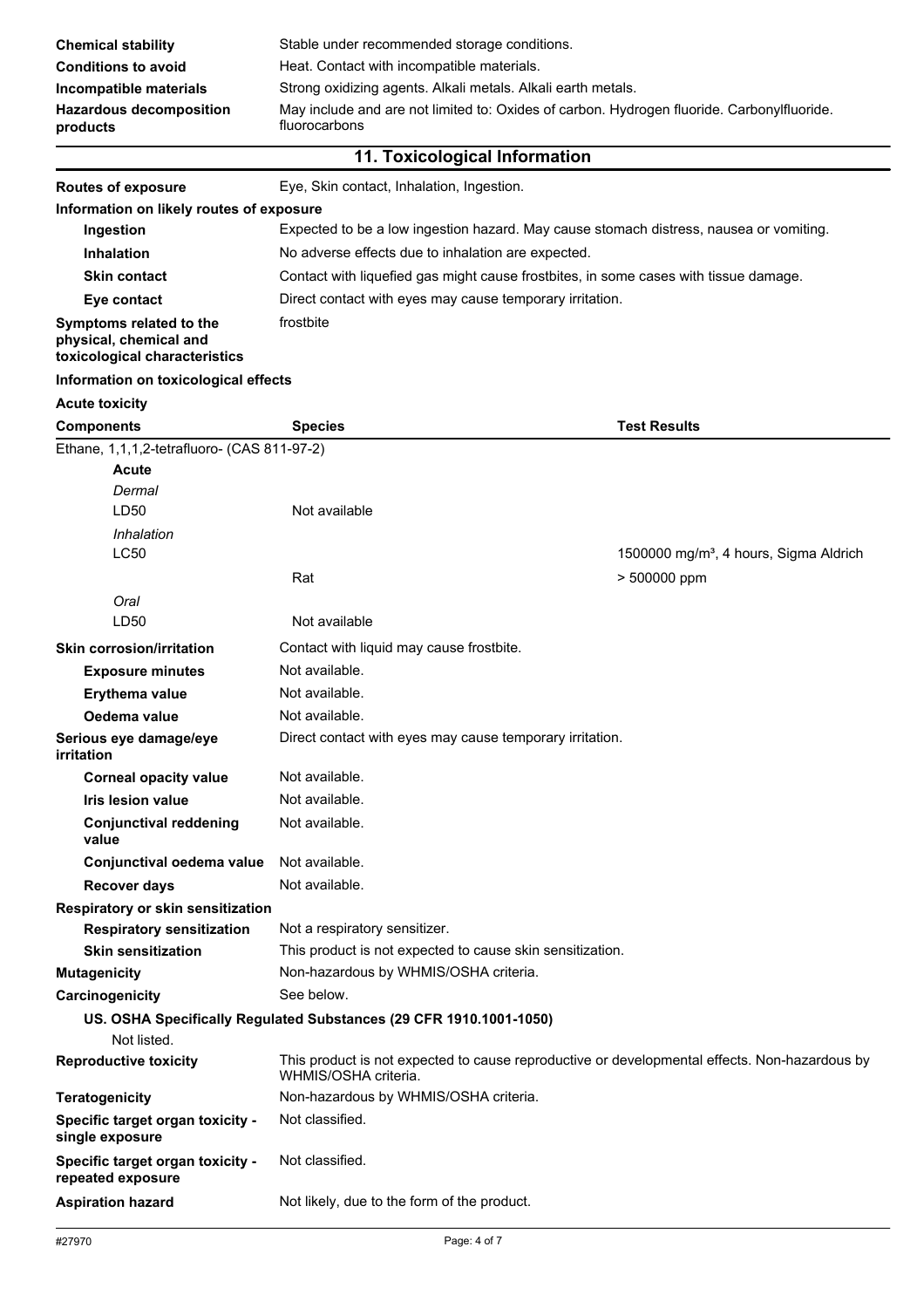| 12. Ecological Information               |                                                                                                                                                                                                                        |  |
|------------------------------------------|------------------------------------------------------------------------------------------------------------------------------------------------------------------------------------------------------------------------|--|
| <b>Ecotoxicity</b>                       | The product is not classified as environmentally hazardous. However, this does not exclude the<br>possibility that large or frequent spills can have a harmful or damaging effect on the environment.                  |  |
| Persistence and degradability            | No data is available on the degradability of this product.                                                                                                                                                             |  |
| <b>Bioaccumulative potential</b>         |                                                                                                                                                                                                                        |  |
| <b>Mobility in soil</b>                  | No data available.                                                                                                                                                                                                     |  |
| <b>Mobility in general</b>               | Not available.                                                                                                                                                                                                         |  |
| Other adverse effects                    | No other adverse environmental effects (e.g. ozone depletion, photochemical ozone creation<br>potential, endocrine disruption, global warming potential) are expected from this component.                             |  |
|                                          | <b>13. Disposal Considerations</b>                                                                                                                                                                                     |  |
| <b>Disposal instructions</b>             | Collect and reclaim or dispose in sealed containers at licensed waste disposal site. Dispose of<br>contents/container in accordance with local/regional/national/international regulations.                            |  |
| Local disposal regulations               | Dispose in accordance with all applicable regulations.                                                                                                                                                                 |  |
| Hazardous waste code                     | The waste code should be assigned in discussion between the user, the producer and the waste<br>disposal company.                                                                                                      |  |
| Waste from residues / unused<br>products | Dispose of in accordance with local regulations. Empty containers or liners may retain some<br>product residues. This material and its container must be disposed of in a safe manner (see:<br>Disposal instructions). |  |
| <b>Contaminated packaging</b>            | Since emptied containers may retain product residue, follow label warnings even after container is<br>emptied. Empty containers should be taken to an approved waste handling site for recycling or<br>disposal.       |  |
| 14. Transport Information                |                                                                                                                                                                                                                        |  |

In accordance with Part 2.2.1 (SOR/2014-152) of the Transportation of Dangerous Goods Regulations, we certify that the classification of this product is correct as of the SDS date of issue. **Transport of Dangerous Goods (TDG) Proof of Classification**

#### **U.S. Department of Transportation (DOT)**

|  | <b>Basic shipping requirements:</b> |  |
|--|-------------------------------------|--|
|  |                                     |  |

| UN number                                        | <b>UN3159</b>             |
|--------------------------------------------------|---------------------------|
| Proper shipping name                             | 1,1,1,2-Tetrafluoroethane |
| <b>Hazard class</b>                              | 2.2                       |
| <b>Special provisions</b>                        | T50                       |
| <b>Packaging exceptions</b>                      | 306                       |
| Packaging non bulk                               | 304                       |
| Packaging bulk                                   | 314, 315                  |
| Transportation of Dangerous Goods (TDG - Canada) |                           |
| <b>Basic shipping requirements:</b>              |                           |
| UN number                                        | UN1950                    |
| Proper shipping name                             | <b>AEROSOLS</b>           |
| <b>Hazard class</b>                              | 21                        |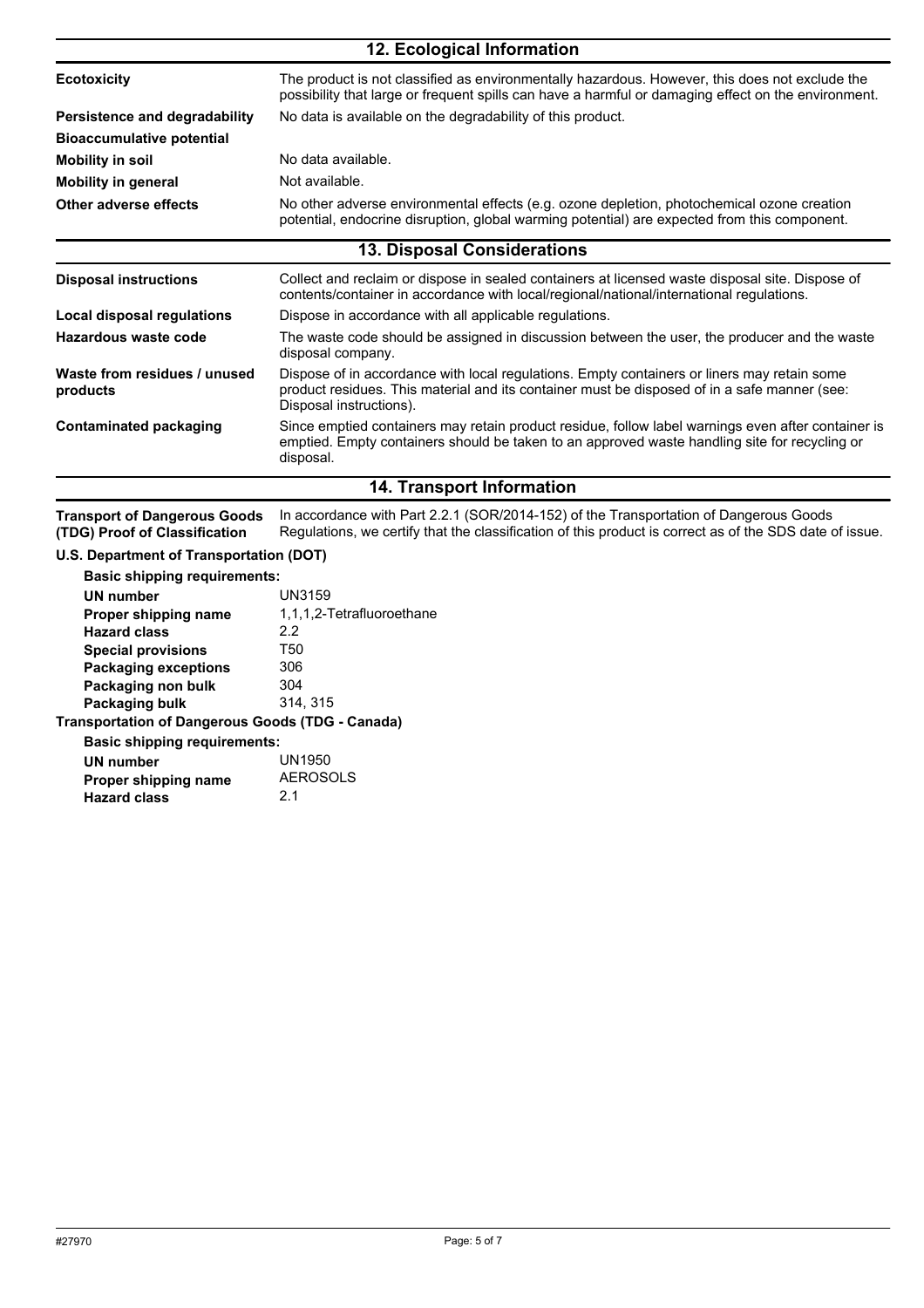|                                                                                                                               | 15. Regulatory Information                                                                                                                                                         |                                                                                                                                               |
|-------------------------------------------------------------------------------------------------------------------------------|------------------------------------------------------------------------------------------------------------------------------------------------------------------------------------|-----------------------------------------------------------------------------------------------------------------------------------------------|
| <b>Canadian federal regulations</b>                                                                                           | contains all the information required by the HPR.                                                                                                                                  | This product has been classified in accordance with the hazard criteria of the HPR and the SDS                                                |
| <b>Canada CEPA Schedule I: Listed substance</b>                                                                               |                                                                                                                                                                                    |                                                                                                                                               |
| Ethane, 1,1,1,2-tetrafluoro- (CAS 811-97-2)<br>Export Control List (CEPA 1999, Schedule 3)                                    | Listed.                                                                                                                                                                            |                                                                                                                                               |
| Not listed.<br><b>Greenhouse Gases</b><br>Ethane, 1,1,1,2-tetrafluoro- (CAS 811-97-2)<br><b>Precursor Control Regulations</b> |                                                                                                                                                                                    |                                                                                                                                               |
| Not regulated.                                                                                                                |                                                                                                                                                                                    |                                                                                                                                               |
| <b>WHMIS 2015 Exemptions</b>                                                                                                  | Not applicable                                                                                                                                                                     |                                                                                                                                               |
| <b>US federal regulations</b>                                                                                                 | Standard, 29 CFR 1910.1200.                                                                                                                                                        | This product is a "Hazardous Chemical" as defined by the OSHA Hazard Communication                                                            |
| Not regulated.<br><b>CERCLA Hazardous Substance List (40 CFR 302.4)</b>                                                       | TSCA Section 12(b) Export Notification (40 CFR 707, Subpt. D)                                                                                                                      |                                                                                                                                               |
| Not listed.<br>Not listed.                                                                                                    | US. OSHA Specifically Regulated Substances (29 CFR 1910.1001-1050)                                                                                                                 |                                                                                                                                               |
| <b>Hazard categories</b>                                                                                                      | Superfund Amendments and Reauthorization Act of 1986 (SARA)<br>Immediate Hazard - No<br>Delayed Hazard - No<br>Fire Hazard - No<br>Pressure Hazard - Yes<br>Reactivity Hazard - No |                                                                                                                                               |
| <b>SARA 302 Extremely</b><br>hazardous substance                                                                              | No                                                                                                                                                                                 |                                                                                                                                               |
| SARA 311/312 Hazardous<br>chemical                                                                                            | No.                                                                                                                                                                                |                                                                                                                                               |
| SARA 313 (TRI reporting)<br>Not regulated.                                                                                    |                                                                                                                                                                                    |                                                                                                                                               |
| <b>Other federal regulations</b>                                                                                              |                                                                                                                                                                                    |                                                                                                                                               |
| Not regulated.                                                                                                                | Clean Air Act (CAA) Section 112 Hazardous Air Pollutants (HAPs) List<br>Clean Air Act (CAA) Section 112(r) Accidental Release Prevention (40 CFR 68.130)                           |                                                                                                                                               |
| Not regulated.                                                                                                                |                                                                                                                                                                                    |                                                                                                                                               |
| <b>US state regulations</b>                                                                                                   | See below                                                                                                                                                                          |                                                                                                                                               |
| US - Minnesota Haz Subs: Listed substance                                                                                     |                                                                                                                                                                                    |                                                                                                                                               |
|                                                                                                                               | Ethane, 1,1,1,2-tetrafluoro- (CAS 811-97-2)<br>Listed.<br>US - Texas Effects Screening Levels: Listed substance                                                                    |                                                                                                                                               |
| US. Massachusetts RTK - Substance List                                                                                        | Ethane, 1,1,1,2-tetrafluoro- (CAS 811-97-2)<br>Listed.                                                                                                                             |                                                                                                                                               |
| Not regulated.<br>Not regulated.<br>Not listed.<br>US. Rhode Island RTK<br>Not regulated.                                     | US. New Jersey Worker and Community Right-to-Know Act<br>US. Pennsylvania Worker and Community Right-to-Know Law                                                                   |                                                                                                                                               |
| US. California Proposition 65<br>Not Listed.                                                                                  |                                                                                                                                                                                    |                                                                                                                                               |
| <b>Inventory status</b>                                                                                                       |                                                                                                                                                                                    |                                                                                                                                               |
| Country(s) or region                                                                                                          | Inventory name                                                                                                                                                                     | On inventory (yes/no)*                                                                                                                        |
| Canada                                                                                                                        | Domestic Substances List (DSL)                                                                                                                                                     | Yes                                                                                                                                           |
| Canada                                                                                                                        | Non-Domestic Substances List (NDSL)                                                                                                                                                | No                                                                                                                                            |
| United States & Puerto Rico                                                                                                   | Toxic Substances Control Act (TSCA) Inventory                                                                                                                                      | Yes<br>*A "Yes" indicates that all components of this product comply with the inventory requirements administered by the governing country(s) |